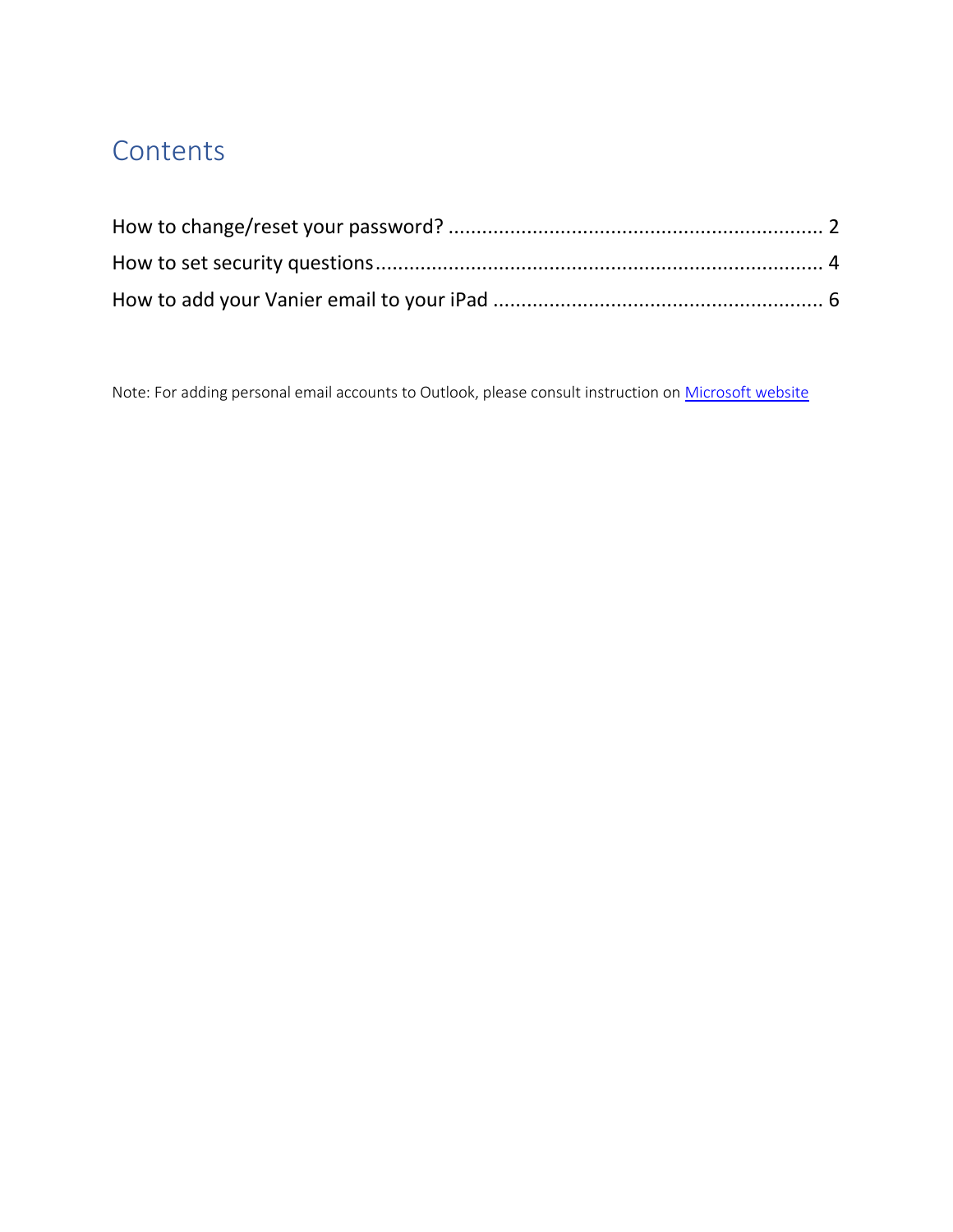## <span id="page-1-0"></span>How to change/reset your password?

Navigate to [reset.vaniercollege.qc.ca.](http://reset.vaniercollege.qc.ca/)

Once you see the login screen below, enter your username in the box provided on the righthand side of the screen under Change Password / Unlock Account. Please note that in order to proceed, you must have previously set your [security questions](#page-3-0) as described below.



For **students**, you must reset your password using Omnivox. Your account username is your student number.

For **employees**, your VanierPass username is the part before "**@vaniercollege.qc.ca** for your Vanier email.

Click **Continue**.

Once you see the screen below, enter the answers to your security questions.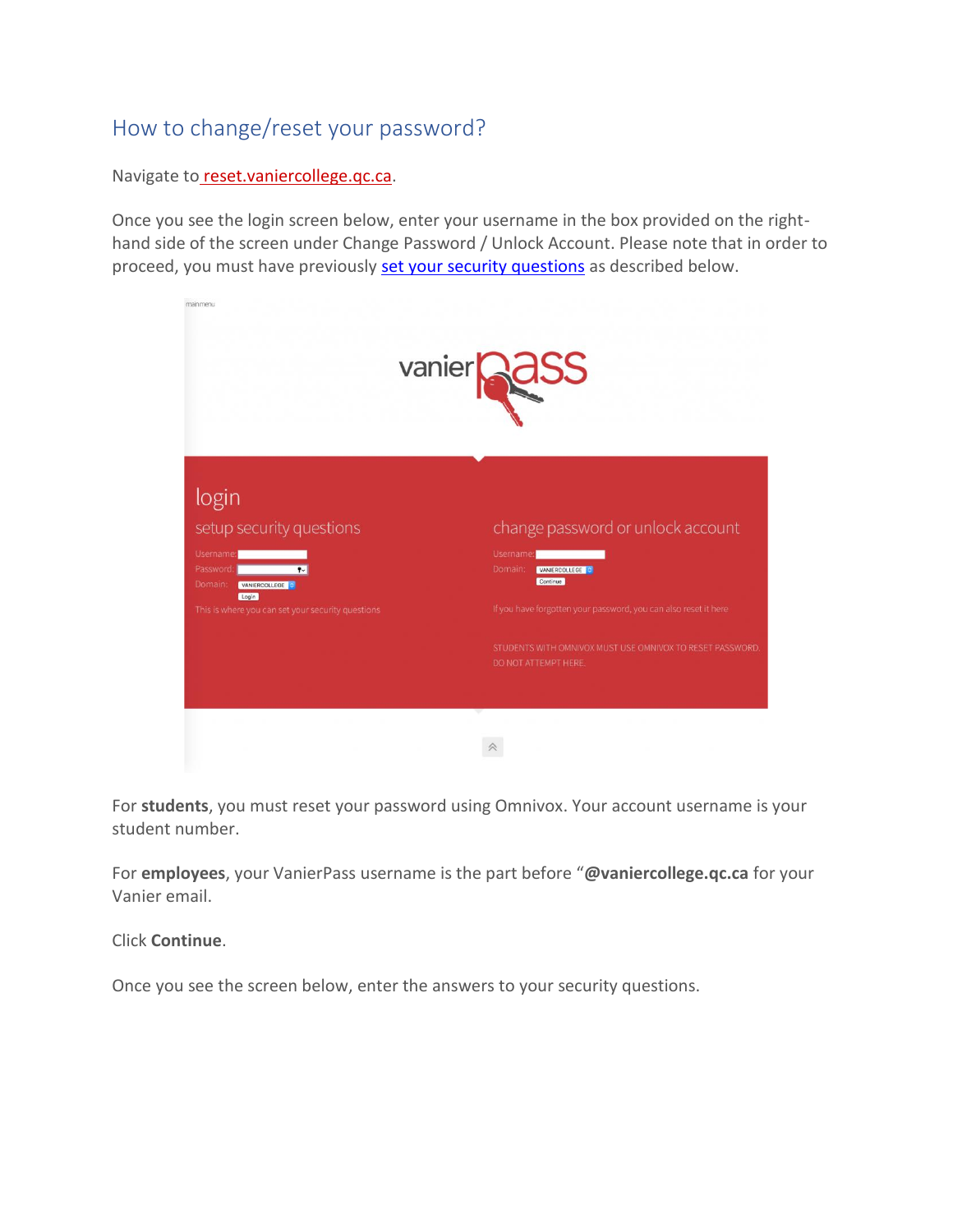|                                                                                                                              | vanier <b>ages</b>                                                                                                                                                                                 |
|------------------------------------------------------------------------------------------------------------------------------|----------------------------------------------------------------------------------------------------------------------------------------------------------------------------------------------------|
| password reset enrolment<br>You are logged in as VANIERCOLLEGE\8888888. If this is not you, please logout here.              |                                                                                                                                                                                                    |
|                                                                                                                              | Welcome to Sysgem Self-Service Password Reset Enrolment.<br>Add or remove questions using the options below; when you have<br>finished, close the browser window or logout.<br>existing questions: |
| Date What was the name of your first school?<br>(Answer hidden)<br>Delete What colour was your first car?<br>(Answer hidden) |                                                                                                                                                                                                    |
| Question:<br>Answer:<br>Hint (optional):<br>Add                                                                              | add new question:<br>Select a question or specify your own below: \$                                                                                                                               |

To reset your password, type in your new password. Retype it for confirmation and click on the **Change Password** button.

If you answered your security questions incorrectly, you will receive an error message. Instructions on how to deal with this situation are found in this [help](https://pass.vaniercollege.qc.ca/#help) section.

Don't forget to update your password on any mobile devices you have connected to either email or WiFi!

Please be aware that your password must be changed every 60 days, and you cannot repeat previously-used passwords. For increased convenience and security, we recommend using a password manager (such as 1Password or LastPass) that can generate complex passwords, and save them for you.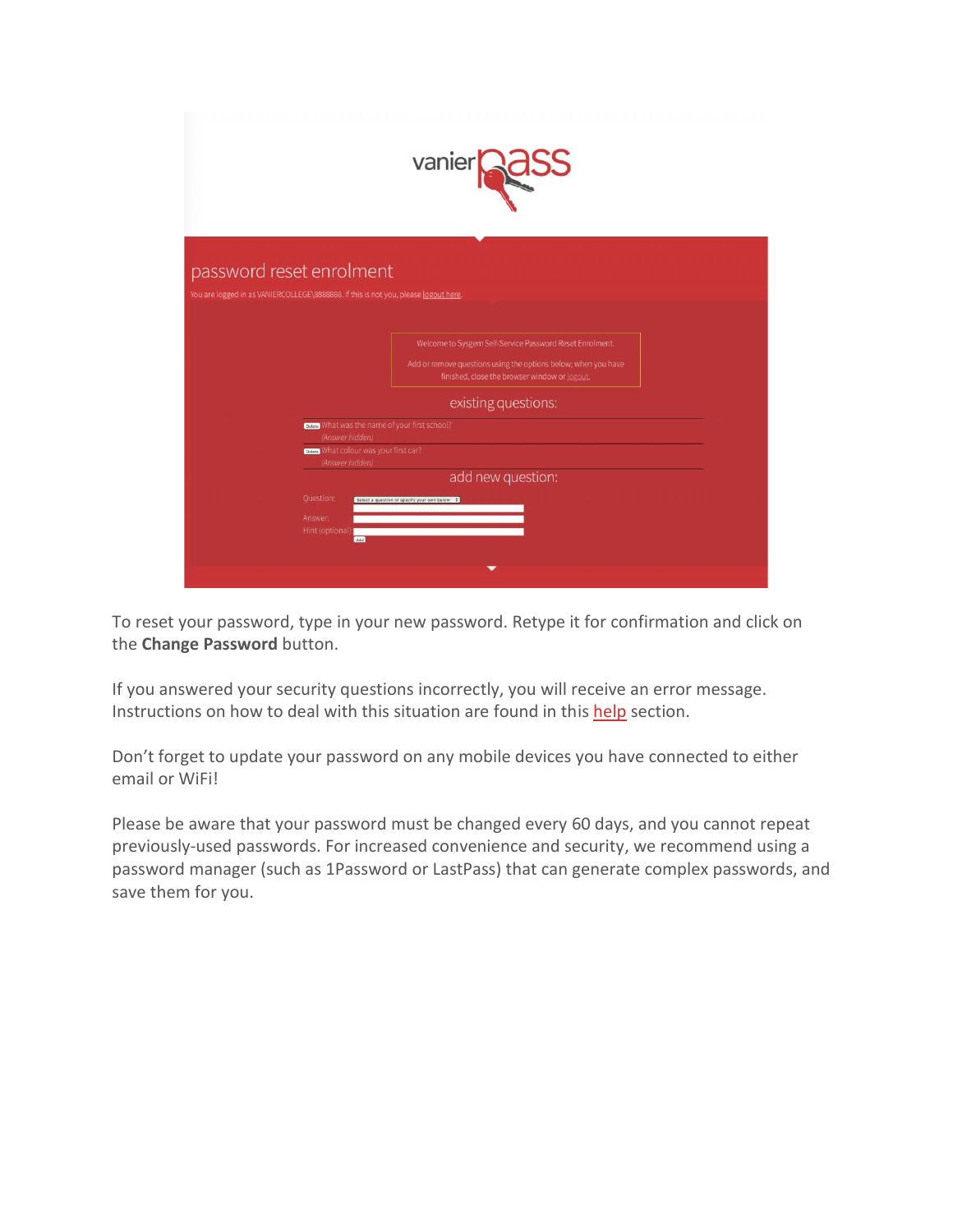## <span id="page-3-0"></span>How to set security questions

Security questions only need to be set one time at the initiation of your account, and here is how to do it:

Navigate to [reset.vaniercollege.qc.ca](http://reset.vaniercollege.qc.ca/)

Once you see the login screen below, enter your username and password in the boxes provided on the left-hand side of the screen under setup security questions.

For **employees**, it is your VanierPass username associated with your Vanier email (the part before "**@vaniercollege.qc.ca**).

|                                                                                                                  | vanier<br>Rass                                                                                                                                       |
|------------------------------------------------------------------------------------------------------------------|------------------------------------------------------------------------------------------------------------------------------------------------------|
| login<br>setup security questions<br>Username:<br>Password:<br>$\mathbf{r}$<br>Domain:<br>VANIERCOLLEGE<br>Login | change password or unlock account<br>Username:<br>Domain:<br>VANIERCOLLEGE<br>Continue                                                               |
| This is where you can set your security questions                                                                | If you have forgotten your password, you can also reset it here<br>STUDENTS WITH OMNIVOX MUST USE OMNIVOX TO RESET PASSWORD.<br>DO NOT ATTEMPT HERE. |
|                                                                                                                  |                                                                                                                                                      |

Click on the **Login** button.

Once you have logged in, select a minimum of two security questions from the **Question**: field's pull-down menu (see the following screenshot).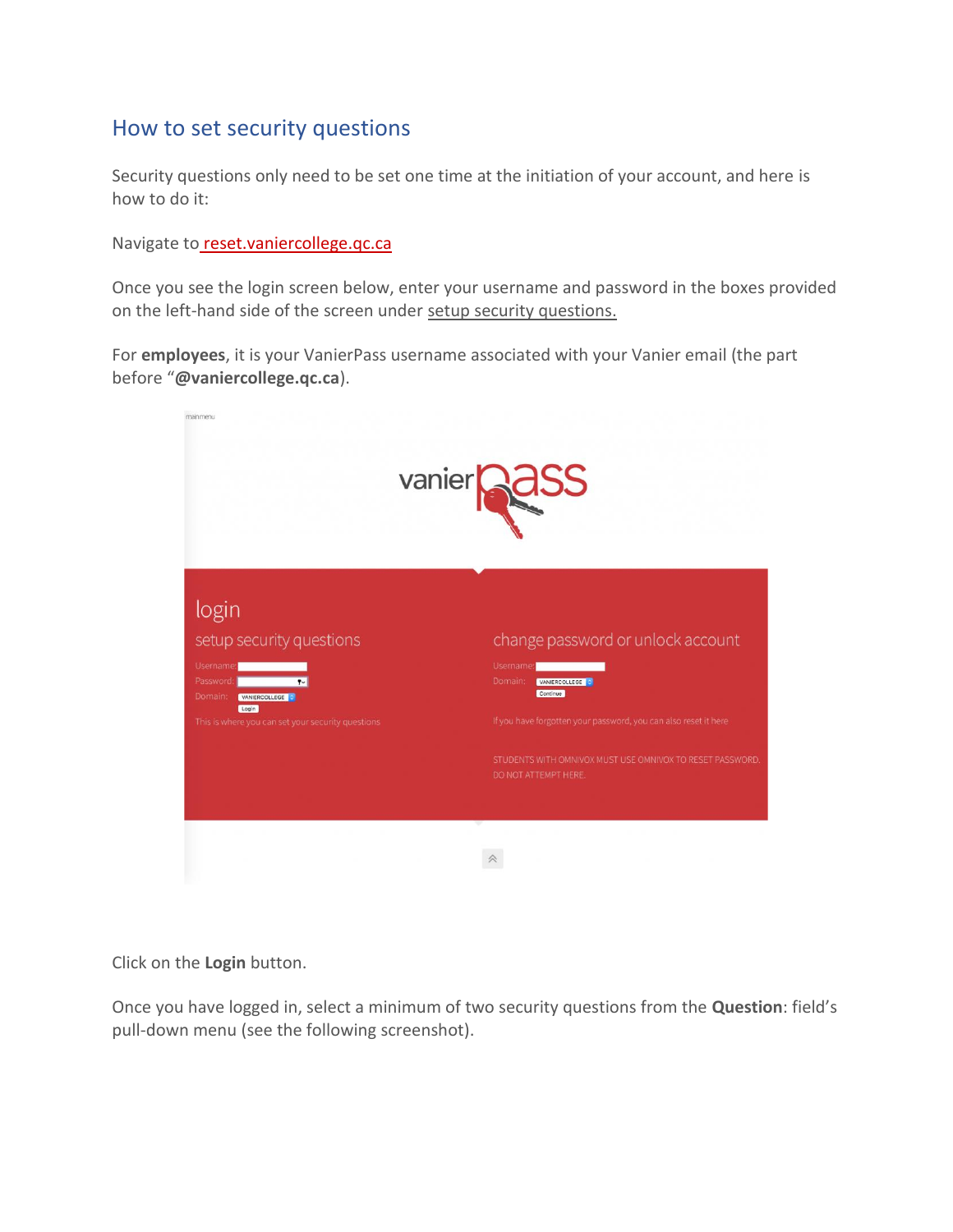|                                                                                                                              | vanier <b>e au</b>                                                                                                                                                                                 |
|------------------------------------------------------------------------------------------------------------------------------|----------------------------------------------------------------------------------------------------------------------------------------------------------------------------------------------------|
| password reset enrolment<br>You are logged in as VANIERCOLLEGE\8888888. If this is not you, please logout here.              |                                                                                                                                                                                                    |
|                                                                                                                              | Welcome to Sysgem Self-Service Password Reset Enrolment.<br>Add or remove questions using the options below; when you have<br>finished, close the browser window or logout.<br>existing questions: |
| Case What was the name of your first school?<br>(Answer hidden)<br>Detete What colour was your first car?<br>(Answer hidden) | add new question:                                                                                                                                                                                  |
| Question:<br>Answer:<br>Hint (optional):<br>Add                                                                              | Select a question or specify your own below: \$                                                                                                                                                    |

Once you have selected your question, type the answer into the **Answer**: field.

Click **Add** to submit that question.

If you change your mind and wish to remove your question, click on the **Delete** button.

After adding your first question, you are prompted to add your second question.

Select your second question and click on the **Add** button.

Your security questions have now been set. Once you are finished, click on **logout**, or simply close the browser window.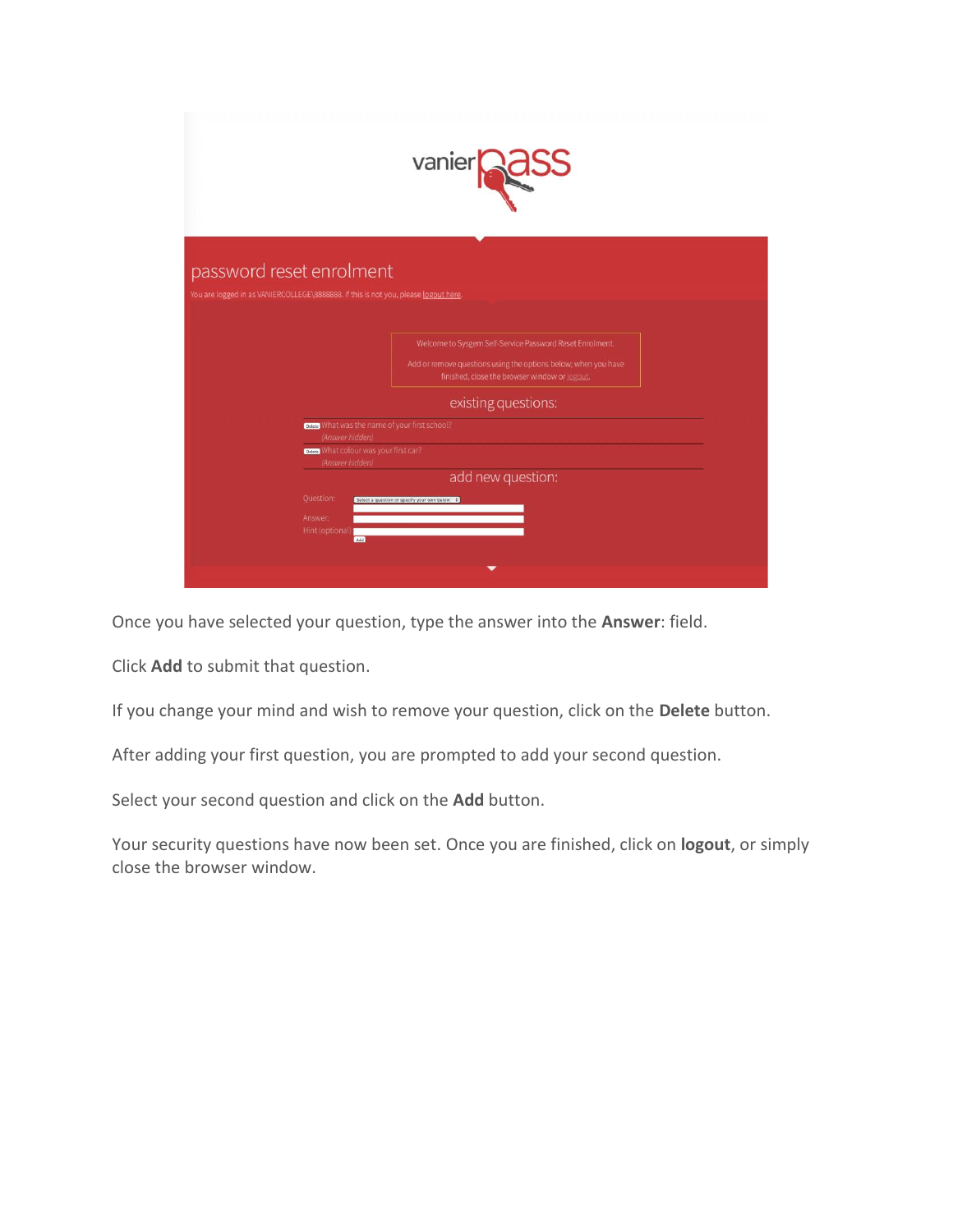## <span id="page-5-0"></span>How to add your Vanier email to your iPad

807 AM Thu Feb 17  $9.4100\%$ Ø o.  $\lambda$  $\bullet$ System  $5.6$  $1000$ л Entertainment, ... Tools & Misc Photos 唯  $\mathbf{x}$ w.  $\circ$ Expel Teams  $\bullet$ Δ  $\bullet$ M Chrome Great Google Maps

 $\frac{100}{17}$ 

 $17<sup>o</sup>$ 

 $|\mathcal{A}|$ 

1. Go to **Settings**, and select the item **Mail**, then **Add Account**

2. Click on **Microsoft Exchange**

Œ

\$

 $\Box$ FaceTime

 $\Box$ 

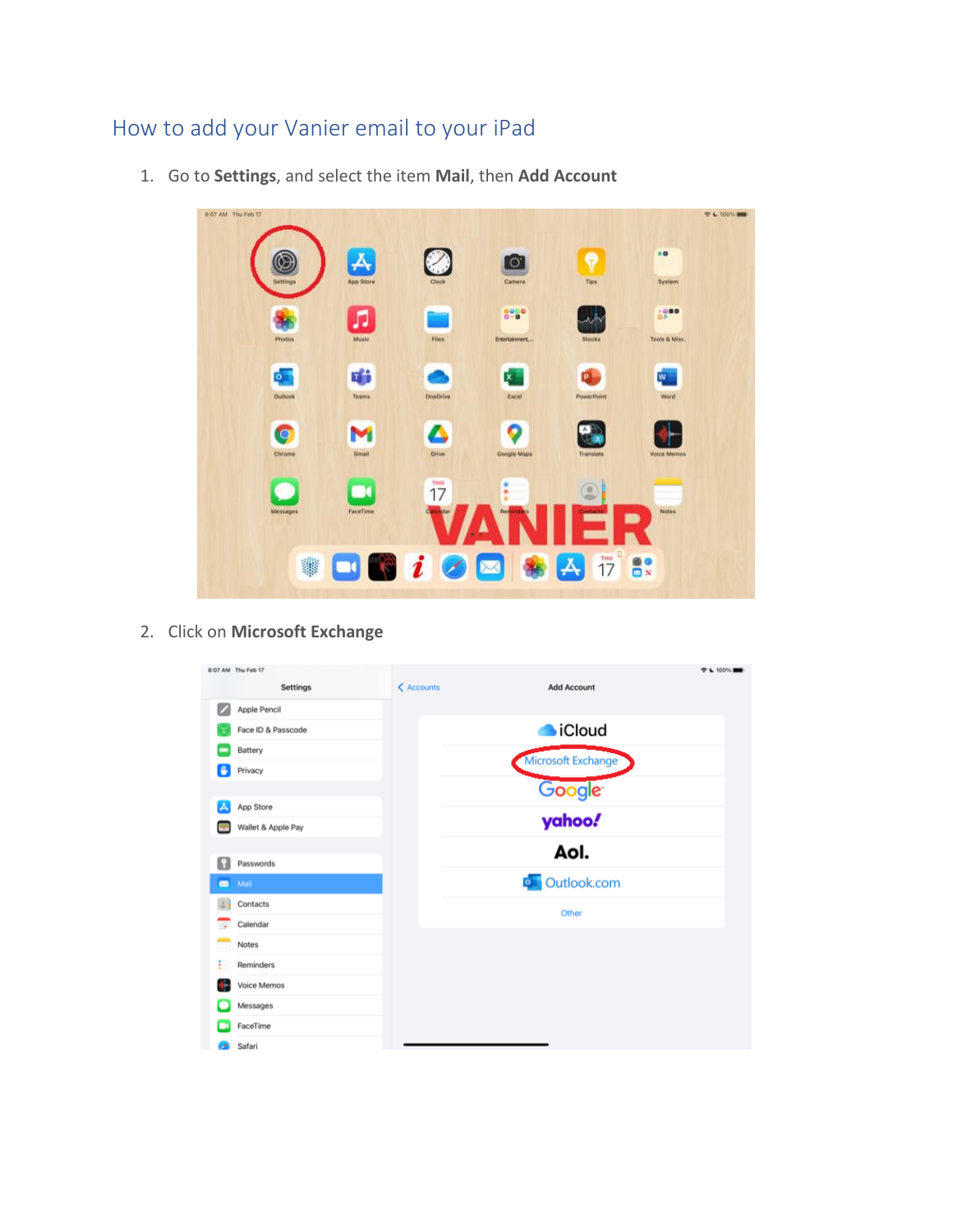

3. Enter your **Vanier email address** and a description, select **Next** and **Sign In**

4. You will be led to the following login page, where you will enter your **Vanier email** again and your Vanier **password** for authentication.